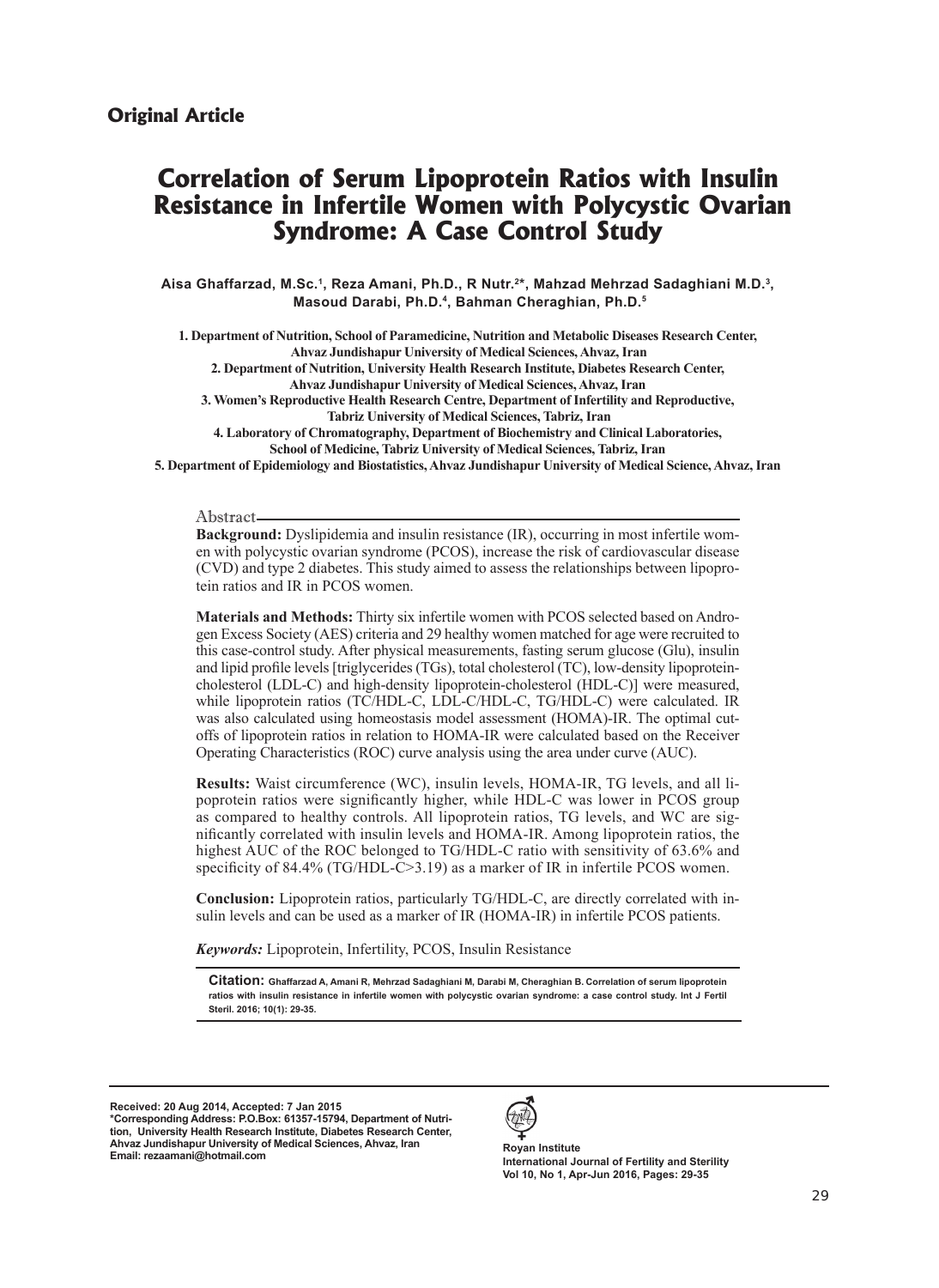# Introduction

Polycystic ovary syndrome (PCOS) is the most common gynecological endocrinopathy disorder and the frequent cause of oligo-ovulatory infertility (1). Abnormalities with ovulation are the cause of infertility in about one third of couples attending infertility clinics that count for 90% of these cases (2). PCOS is generally characterized by chronic anovulation, hyperandrogenism and ovarian polycystic changes that are detected by an ultrasound scan in a clinic (3). The estimated prevalence of PCOS based on the criteria used for diagnosis and recruitment process of the study population has been reported between 2.2 and 26% in different countries (4). Although the etiology of PCOS is still unknown, it has been demonstrated that PCOS is a metabolic disorders rather than a reproductive endocrine disease (3). Insulin is a key component in the pathophysiology of PCOS (1). On average, PCOS patients have higher triglyceride (TG), lower high density lipoprotein-cholesterol (HDL-C) and higher low density lipoprotein-cholesterol (LDL-C) levels than their non-PCOS matched group (5). Insulin resistance (IR), hyperinsulinaemia and dyslipidemia are diagnosed among 50 to 70% of patients with PCOS (6). There is a drastic improvement in PCOS complication when is accompanied by modulation of IR (1). Therefore, PCOS is associated with increased risk of metabolic abnormalities, indicating that the patients are at the risk of developing type 2 diabetes and cardiovascular disease (CVD) (3).

Despite modern treatment options for infertilities and considering economic aspects, it is reasonable to give specific attention to cost effective and easily applied methods for predicting metabolic abnormalities at population level (7). Routine methods for measuring IR are hyperinsulinemiceuglycemic clamp technique (a gold standard to assess insulin sensitivity) (8), homeostasis model assessment (HOMA)-IR, Bennett index, Li Guangwei index, quantitative insulin sensitivity check index (QUICKI), and fasting serum glucose (Glu)/insulin ratio (G/I). Due to being complex, expensive and time-consuming, the latter methods are of limited use in clinical and epidemiological studies (9). Thus for daily clinical practice, it is

necessary to use other methods for measuring IR, which are lower in costs and applicable to the general population.

In order to provide a new idea to evaluate IR in infertilities associated with PCOS, the possibility of establishing the values of total cholesterol (TC)/ HDL-C, TG/HDL-C, and LDL-C/HDL-C ratios, waist circumference (WC) as surrogates, as well as LDL-C, TC, and TG levels to estimate insulin levels and IR was investigated. By using Receiver Operating Characteristic (ROC) curves in our subjects, the accuracy of the mentioned parameters was recived.

## **Materials and Methods**

### **Subjects**

In this case-control study, subjects were selected among women aged 19 to 35 years who visited a private reproductive medical center, Tabriz, Iran, during the period of February till April 2013, for infertility due to PCOS. Selection was done by the standardized protocol for the initial evaluation. A total of 35 patients were identified as PCOS cases according to the Androgen Excess Society (AES, 2006) criteria (1), while 29 age-matched healthy women (without any infertility and PCOS disorders) were recruited in the study as the control group. Inclusion criteria for case group were as follows: married, clinical and/or biochemical hyperandrogenism, and ovarian dysfunction (oligoanovulation and/or polycystic ovaries detected by ultrasound scans). Exclusion criteria were as follows: congenital adrenal hyperplasia, androgensecreting tumors, taking androgenic/anabolic medications, Cushing syndrome, severe IR syndrome, thyroid dysfunction, hyperprolactinemia, diabetes, hypertension, CVD, taking vitamins and supplements during the 3 months prior to the study, evidence of recent or recurrent infection, and smoking or drinking alcohol.

#### **Physical measurements**

Body weight was measured without shoes with minimal amount of clothing using a digital scale (SECA, Germany) to the nearest 0.1 kg. Height was measured using a non-stretchable stadiometer (SECA, Germany) to the nearest 0.1 cm. Body mass index (BMI) was calculated as weight in kg divided to height in squared me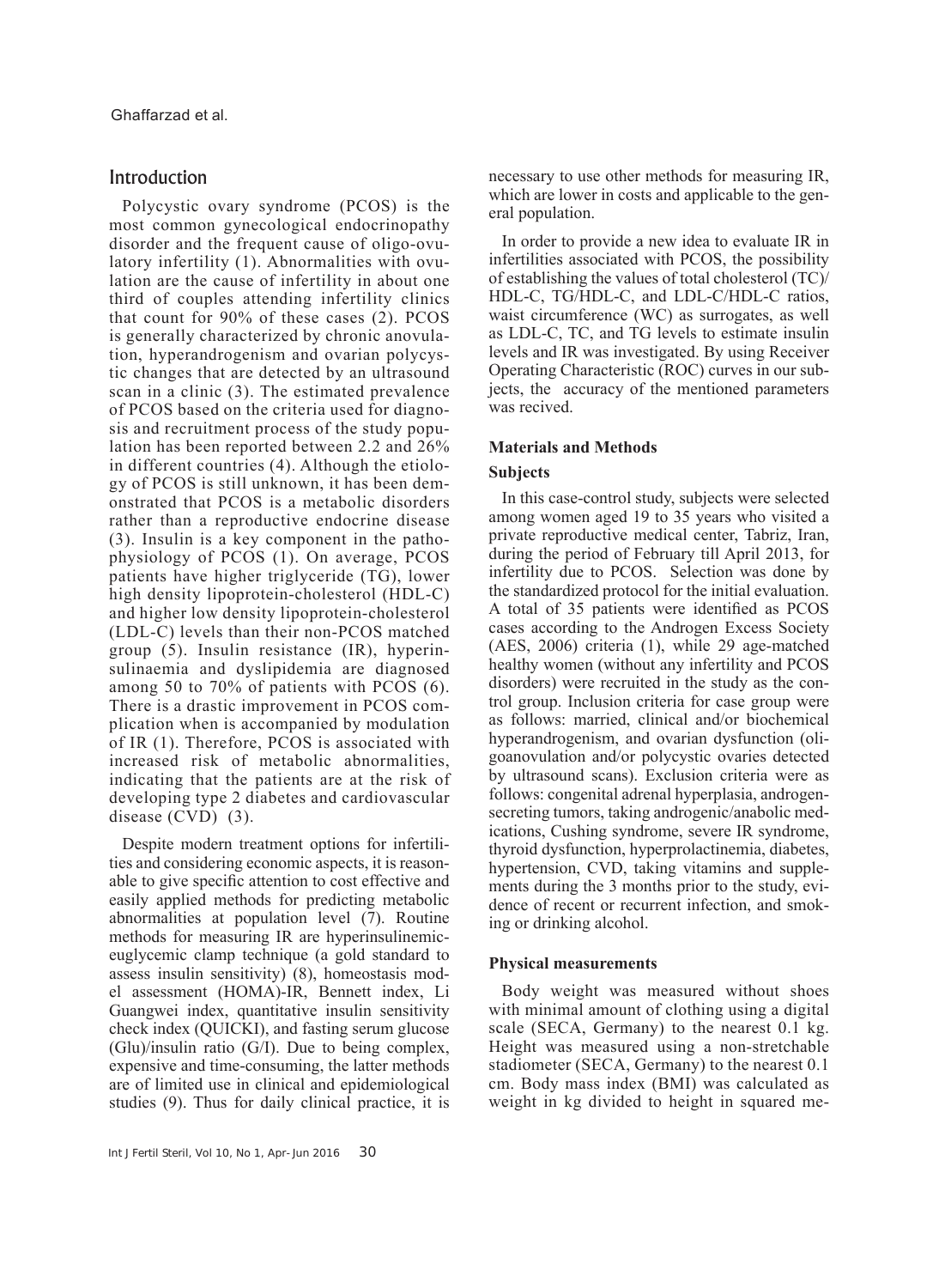ters. WC was measured at the midpoint between the lowest rib and the top of the lateral border of iliac crest during minimal respiration. Systolic blood pressure (SBP) and diastolic blood pressure (DBP) were measured using Spot Vital Signs Device (Welch Allyn, USA). Participants were asked to lie down and relax for approximately 8 to 10 minutes, after which three blood pressure measurements were recorded at fiveminute intervals.

#### **Blood analysis**

After 12-hour overnight fast, blood samples were collected. Serum and plasma samples were separated using a centrifuge (Beckman Coulter Inc., USA) at 1500 rpm for 15 minutes. Fasting insulin levels were measured using enzyme-linked immunosorbent assay (ELISA) kits (Monobind Inc., USA). Fasting plasma Glu was measured using enzymatic procedures by an automatic analyzer (Abbott, USA). IR was estimated by HOMA using the following formula: HO-MA-IR=fasting insulin  $(\mu U/ml) \times$ fasting Glu (mg/dl)/405 (10). The concentrations of TC and TG were measured using enzymatic procedure with commercial kits (Pars Azmon, IRI), while HDL-C was measured by a direct method using polyethylene-glycol-pretreated enzymes by an automatic analyzer (Abbott, USA). LDL-C was calculated using Friedewald's formula (11). Lipoprotein ratios (TC/ HDL-C, TG/HDL-C and LDL-C/HDL) were then calculated.

#### **Ethical considerations**

This study was approved by the Medical Ethics Committee of Ahvaz Jundishapur University and all participants gave an informed consent before commencing the study. The code of Ethics Committee is ETH-702, and registered code of study is NRC-9110.

## **Statistical analysis**

Results were expressed as mean  $\pm$  SD. Levene's test for equality of variances was used. The differences between concerning continuous and categorical variables were analyzed using unpaired t test (or Mann-Whitney U test for non-normally distributed data) and  $\lambda^2$  test, respectively. Correlations were determined by Spearman correlation coefficient method. ROC curves were used to estimate the sensitivity and specificity of serum lipoprotein ratios to diagnose IR. P values less than 0.05 were considered statistically significant. All statistical analyses were performed using Statistical Package for Social Sciences 20.0 (SPSS, SPCC Inc., USA) software.

# Results

The control group was matched with the patient group for age. Although the values of BMI, BP, TC, LDL-C, TG and fasting serum Glu were found to be higher in the infertile PCOS group than in the control group, indicating that these differences were not statistically significant. A higher insulin level and HOMA-IR value were observed in patients group compared to the control group  $(P<0.001$  and  $P=0.024$ , respectively). TG levels ( $P=0.009$ ) as well as the values of TC/ HDL (P=0.002), TG/HDL (P=0.047), LDL/HDL  $(P=0.002)$  and WC  $(P<0.001)$  were significantly higher, while HDL-C levels (P=0.003) were lower in the cases compared to those of their healthy counterparts. The results are shown in Table 1.

HOMA-IR value in the patients showed a positive correlation with TG levels (r=0.56, P<0.01) as well as the values of TC/HDL-C  $(r=0.34, P<0.05)$ , TG/HDL-C  $(r=0.49, P<0.01)$ , LDL-C/HDL-C  $(r=0.33, P<0.05)$ , and WC (r=0.37, P<0.05). However, HOMA-IR value showed no significant correlation with TC, LDL and HDL concentrations. Serum insulin levels are positively correlated with TG level  $(r=0.46, P<0.01)$ , TC level  $(r=0.33, P<0.05)$ , and TG/HDL value ( $r=0.39$ ,  $P<0.05$ ). We found no significant correlation between serum insulin levels and LDL-C, HDL-C, TC/HDL, LDL/ HDL and WC values in our patients. The results are shown in Table 2.

According to the ROC curve analysis, all lipid ratios (TG/HDL-C, TC/HDL-C, and LDL/HDL-C) showed an area under curve (AUC) greater than 0.5. Thus, as an effective diagnostic marker for IR in PCOS patients, the AUC of TG/HDL-C was the highest with sensitivity of 63.6% and specificity of 84.4% (TG/HDL-C>3.19). The results are shown in Table 3 and Figure 1.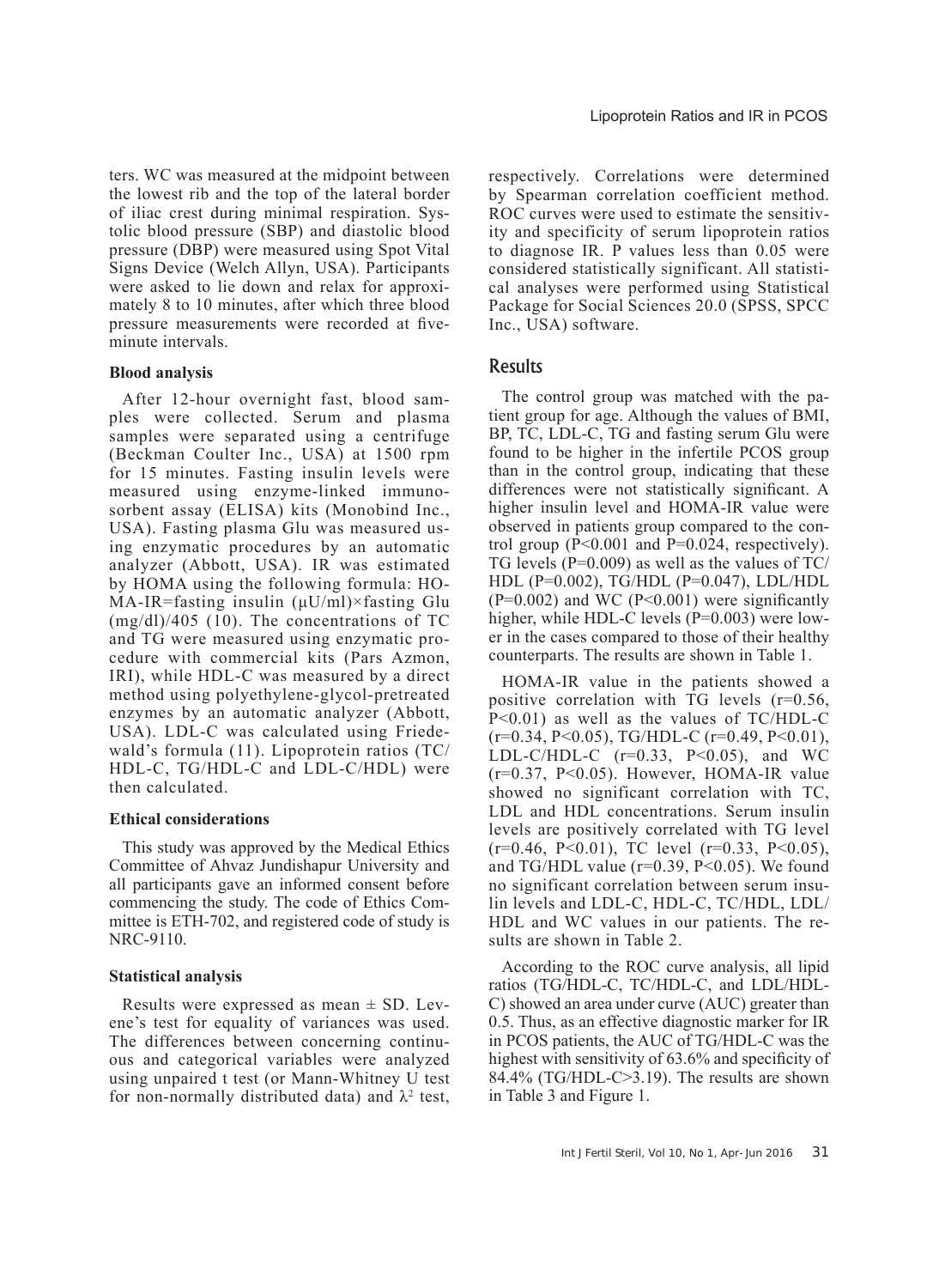Ghaffarzad et al.

| Table 1: Baseline and clinical characteristics of two groups (age range 19-35 years) |                                   |                                    |                      |  |
|--------------------------------------------------------------------------------------|-----------------------------------|------------------------------------|----------------------|--|
| <b>Variables</b>                                                                     | <b>Infertile PCOS</b><br>$(n=36)$ | <b>Healthy control</b><br>$(n=29)$ | P value <sup>a</sup> |  |
| Age                                                                                  | $26.36 \pm 4.2$                   | $27.96 \pm 2.47$                   | 0.107                |  |
| BMI (kg/m <sup>2</sup> )                                                             | $26.72 \pm 4.39$                  | $25.55 \pm 4.3$                    | 0.286                |  |
| BMI $(\%)^c$<br>$BMI \geq 25$                                                        | 72.2                              | 48.3                               | 0.049                |  |
| $WC$ (cm)                                                                            | $94.77 \pm 10.36$                 | $85.06 \pm 8.48$                   | < 0.001              |  |
| SBP (mmHg)                                                                           | $118.66 \pm 8.98$                 | $116.89 \pm 6.03$                  | 0.209                |  |
| $DBP$ (mmHg)                                                                         | $78.19 \pm 6.98$                  | $76.37 \pm 5.15$                   | 0.274                |  |
| Fasting serum Glu (mg/dL)                                                            | $94.47 \pm 11.88$                 | $89.86 \pm 8.25$                   | 0.081                |  |
| Insulin $(\mu U/mL)^b$                                                               | $21.41 \pm 14.14$                 | $16.24 \pm 11.55$                  | 0.029                |  |
| $HOMA-IRb$                                                                           | $5.16 \pm 3.72$                   | $3.41 \pm 2.53$                    | 0.024                |  |
| $TC$ (mg/dL)                                                                         | $214.83 \pm 43.97$                | $202.68 \pm 46.44$                 | 0.285                |  |
| $TG \, (mg/dL)$                                                                      | $139.28 \pm 66.98$                | $98.17 \pm 50.72$                  | 0.009                |  |
| $HDL-C$ (mg/dL)                                                                      | $42.88 \pm 10.2$                  | $52.06 \pm 13.71$                  | 0.003                |  |
| $LDL-C$ (mg/dL)                                                                      | $143.69 \pm 36.25$                | $129.51 \pm 35.70$                 | 0.119                |  |
| TC/HDL-C ratio                                                                       | $5.16 \pm 1.22$                   | $4.11 \pm 1.36$                    | 0.002                |  |
| TG/HDL-C ratio                                                                       | $3.62 \pm 2.17$                   | $2.44 \pm 2.52$                    | 0.047                |  |
| LDL-C/HDL-C ratio                                                                    | $3.44 \pm 0.98$                   | $2.62 \pm 1.02$                    | 0.002                |  |

PCOS; Polycystic ovarian syndrome, BMI; Body mass index, WC; Waist circumference, SBP; Systolic blood pressure, DBP; Diastolic blood pressure, DBP; Diastolic blood pressure, DBP; Diastolic blood pressure, HOMA-IR; Homeosta lipoprotein-cholesterol, LDL-C; Low density lipoprotein-cholesterol, <sup>a</sup>; Statistical analyses performed by unpaired t test for comparison, <sup>b</sup>; Statistical analyses performed by Mann-Whitney U test and <sup>c</sup>; Statistical analyses performed by Chi-squared test. Data are the mean ± SD.

|  |  |  |  | Table 2: Spearman's correlations of lipid profile, lipoprotein ratios and WC values with serum insulin level and IR in infertile women with PCOS |
|--|--|--|--|--------------------------------------------------------------------------------------------------------------------------------------------------|
|--|--|--|--|--------------------------------------------------------------------------------------------------------------------------------------------------|

| <b>Variables</b> | Serum insulin levels | <b>IR</b>         |
|------------------|----------------------|-------------------|
| <b>TGs</b>       | 0.46 <sup>b</sup>    | 0.56 <sup>b</sup> |
| TC               | $0.33^{a}$           | 0.316             |
| LDL-C            | 0.29                 | 0.28              |
| HDL-C            | 0.14                 | 0.08              |
| TC/HDL           | 0.3                  | $0.34^{\circ}$    |
| TG/HDL           | 0.39 <sup>a</sup>    | 0.49 <sup>b</sup> |
| LDL/HDL          | 0.28                 | $0.33^{a}$        |
| WC               | 0.32                 | 0.37 <sup>a</sup> |

IR; Insulin resistance, PCOS; Polycystic ovary syndrome, WC; Waist circumference, TC; Total cholesterol, TG; Triglyceride, HDL-C; High density lipoprotein-cholesterol, LDL-C; Low density lipoprotein-cholesterol, <sup>a</sup>; P<0.05 and <sup>b</sup>; P<0.01.

|  |  |  | Table 3: Serum lipoprotein ratios, AUC, cut-off points and sensitivity and specificity calculated from ROC curves for the detection of PCOS with IR |
|--|--|--|-----------------------------------------------------------------------------------------------------------------------------------------------------|
|--|--|--|-----------------------------------------------------------------------------------------------------------------------------------------------------|

| <b>Serum</b>       | $AUC \pm SE$      | 95% CI          | Cut-off point | <b>Infertile PCOS patients</b> |                     | P value |
|--------------------|-------------------|-----------------|---------------|--------------------------------|---------------------|---------|
| lipoprotein ratios |                   |                 |               | Sensitivity $(\% )$            | Specificity $(\% )$ |         |
| TG/HDL             | $0.743 \pm 0.062$ | $0.622 - 0.864$ | 3.19          | 63.6                           | 84.4                | 0.001   |
| TC/HDL             | $0.651 \pm 0.069$ | 0.515-0.786     | 4.37          | 69.7                           | 65.6                | 0.037   |
| LDL/HDL            | $0.638 \pm 0.070$ | $0.502 - 0.775$ | 2.84          | 69.7                           | 63.5                | 0.055   |

 CI; Confidence interval, IR; Insulin resistance, AUC; Area under curve area, ROC; Receiver operating characteristic, PCOS; Polycystic ovarian syndrome, TC; Total cholesterol, TG; Triglyceride, HDL; High density lipoprotein and LDL; Low density lipoprotein.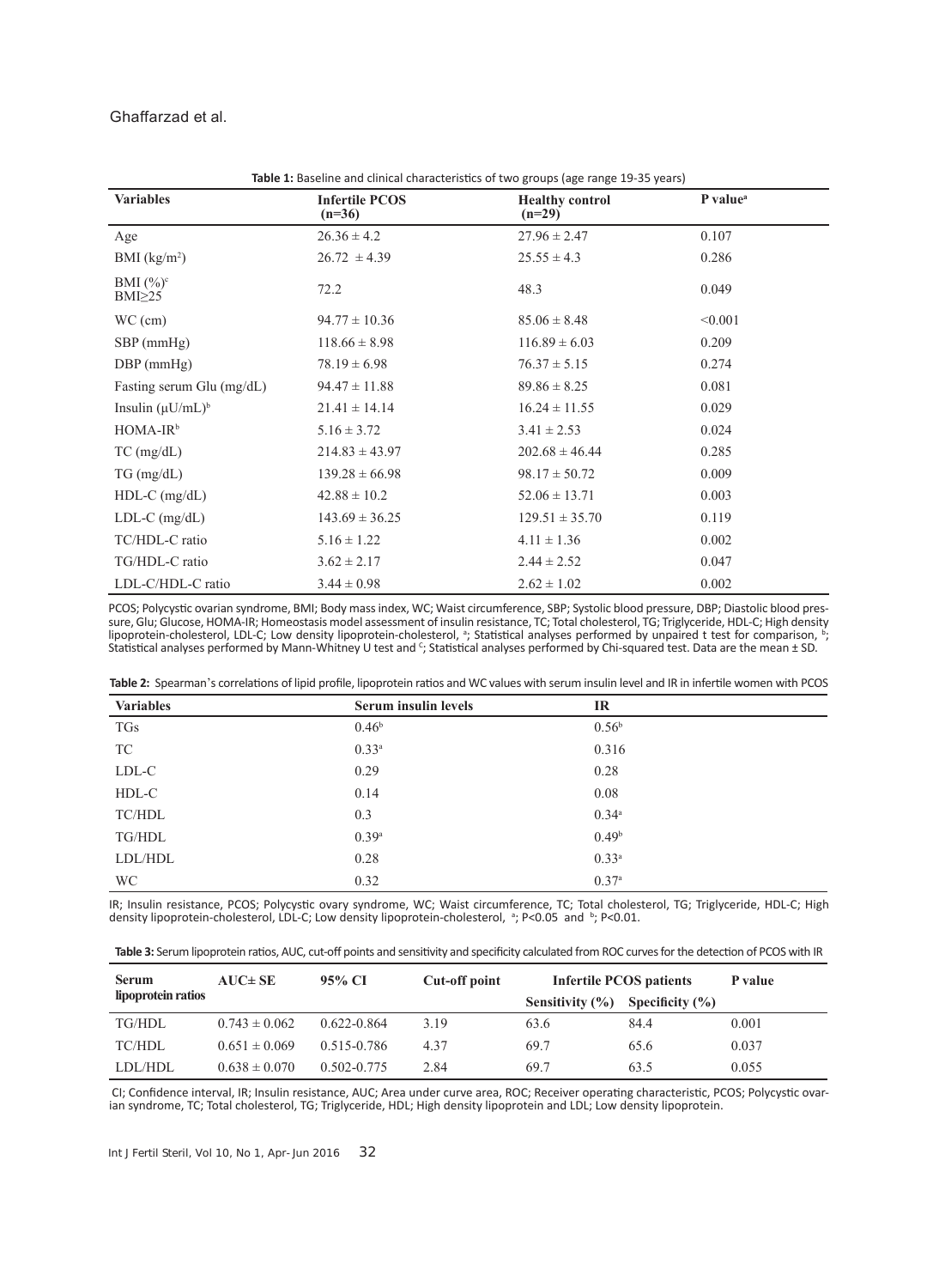

**Fig.1:** ROC curves of serum lipoprotein ratios for detection of insulin resistance in PCOS cases. Diagonal segments are produced by ties. PCOS; Polycystic overian syndrome and ROC; Receiver operating characteristic.

# **Discussion**

Among the factors responsible for a reduction in fecundity and successful pregnancy, the hormonal changes associated with various factors are considered as an important cause for interrupting normal ovulatory menstrual cycles (12). Among these factors, visceral adiposity is a common finding in PCOS patient, even when the subjects are not classified as overweight  $(25\leq BMI\leq 29.9)$  (13). According to our findings, we observed a significant different in WC between groups. Although the difference in BMI index between cases and controls was not significant, but in case group, percentage of overweight BMI was higher than that of controls. Also there was a significantly positive correlation between WC and IR. Our Findings are in agreement with those of some previous studies (13-15). However, the latter results differ from those of the study conducted by Iuhas et al. (16). In their study, visceral fat area showed no significant difference in PCOS and healthy subjects, which might be due to the difference in method of measuring visceral fat and larger sample size. Pathophysiology of PCOS is unknown. It is regarded as an endocrinal disorder due to IR, which presents in about 70% of PCOS

patients (17, 18). In PCOS patients, IR is mostly associated with dyslipidemia. Methods used for measuring IR are mostly sophisticated and expensive that are not applicable for epidemiological studies. Hence, more reasonable methods for IR measurements have been investigated in several studies, of which lipoprotein ratios were proposed for the identification of IR as an alternative method. Our investigation was carried out in order to provide evidences for the application of lipoprotein ratios as an indicator of IR in infertile PCOS women. In this investigation, PCOS was diagnosed by AES criteria, while for the first time, subjects were selected among infertile PCOS women.

This study showed the case group had higher TG levels and lower HDL-C levels compared to control group. While no significant difference was detected in TC and LDL-C levels between groups. Most studies have shown low levels of HDL-C in women with PCOS, but composition of HDL in PCOS is still unknown. There is still a need for further studies in order to determination of the HDL-C composition in these patients. One of the mechanisms that could explain the observed difference is the activity of hepatic lipase (HL) enzyme induced by IR and hyperan-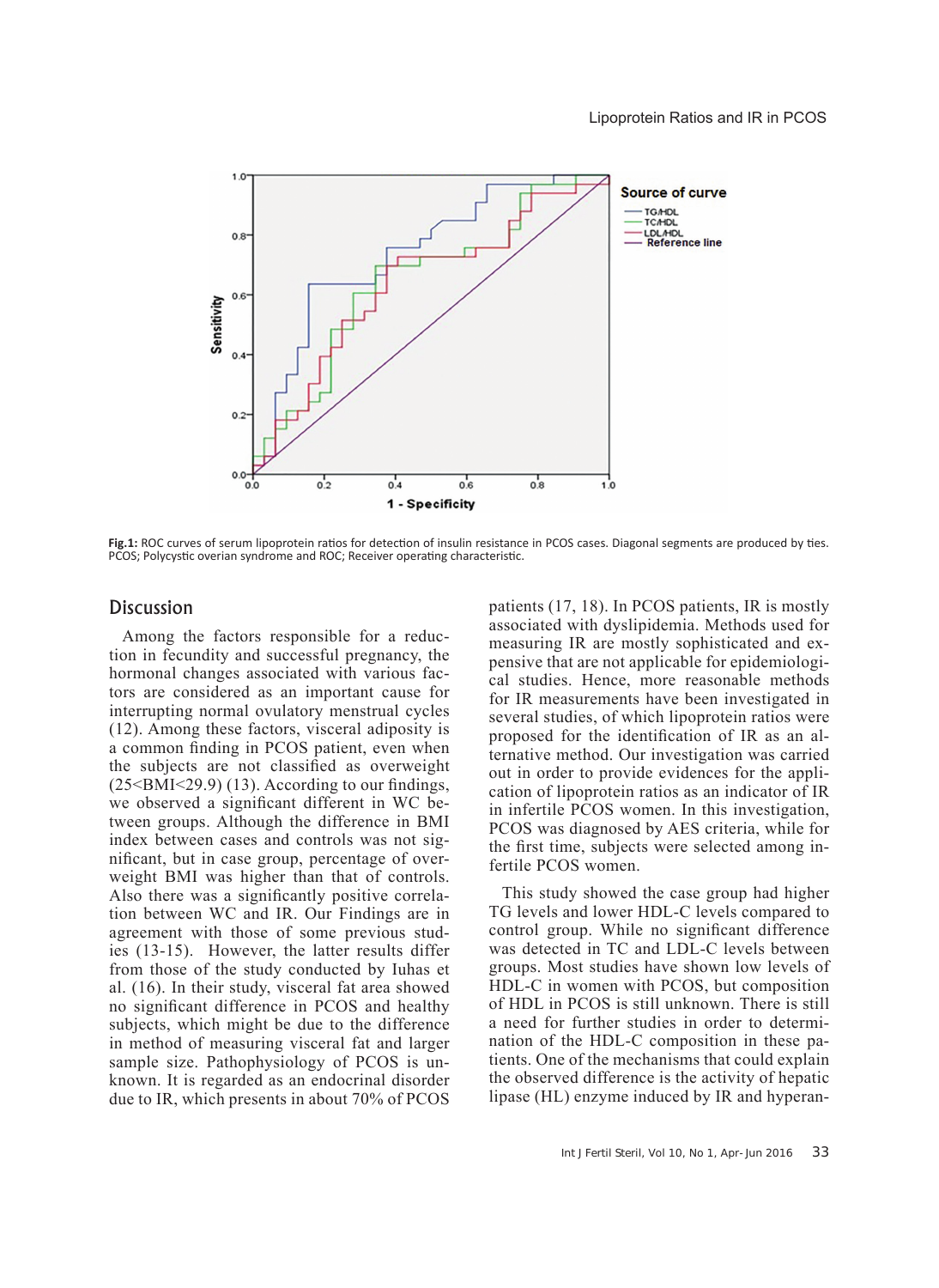drogenemia, which removes lipid from HDL and plays as a key role of the lipid-depleted HDL particles in PCOS patients. Also insulin-resistant states along with low HDL levels are frequently associated with hypertriglyceridemia. However, another possible mechanism of dyslipidemia in PCOS could be a reduction in clearance of triglyceride-rich proteins (19).

Result of this study demonstrated a significant association in TC/HDL-C, TG/HDL-C and LDL-C/HDL-C ratios and TG with IR (HOMA-IR) in PCOS patients. In a study on women with PCOS, Xiang et al. (20) also suggested that serum lipoprotein ratios could be used as a marker of IR due to the significant positive correlation of the indices with IR. However, in their study, Rotterdam criteria were used for diagnosing PCOS, so there was a significant difference in terms of BMI between case and control groups, which could be a confounding factor. Hence the present study was designed more specifically by use of updated criteria (AES) on infertile women for diagnosing PCOS. Moreover in our study BMI was not significantly different between case and control groups, which could justify the confounding impact of BMI on results. Serum lipoprotein ratios were also reported to be significantly correlated to IR in type 2 diabetes patients (21). Furthermore TG/HDL could be considered as a simple reliable indicator to determine IR in healthy (22) and severely obese nondiabetic individuals (23). Our results on women with ovulatory disorder infertility also confirmed these findings. ROC curve analysis showed that TG/HDL-C, TC/HDL-C, and LDL-C/HDL-C with an AUC greater than 0.5 were effective and useful diagnostic markers for IR in infertile PCOS women. AUC of TG/HDL-C was the highest with sensitivity of 63.6% and specificity of 84.4% (TG/ HDL-C>3.19). Xiang et al. (20) have also shown that AUC of TC/HDL-C had the highest sensitivity and specificity (TC/HDL-C>3.6). This discrepancy could be partially due to lesser sample size in our study or possible racial differences.

Future studies with higher sample size and more specific markers are needed to show the correlation between lipid ratios and IR in an extended level.

# Conclusion

Our investigation demonstrated that despite the routine methods used for measuring IR, TC/ HDL-C, TG/HDL-C, and LDL/HDL ratios could be regarded as simple, reliable and economic indicators of IR in PCOS infertile women. Moreover the combination of higher serum lipoprotein ratios and TG levels with abdominal obesity may predispose a group of patients to more marked risks for IR.

# Acknowledgements

This work has been as a part of Aisa Ghaffarzad's M.Sc. thesis and was financially supported by Vice-Chancellor for Research, Ahvaz Jundishapur University of Medical Sciences, Ahvaz, Iran (grant number=NRC-9110). There is no conflict of interests between the authors.

## References

- Hernandez MI, Mericq V. Polycystic ovarian syndrome. Brook's clinical pediatric endocrinology. 6<sup>th</sup> ed. Wiley-Blackwell: A John Wiley & Sons, Ltd: Publication; 2009: 559-570.
- 2. Balen AH, Rutherford AJ. Managing anovulatory infertility and polycystic ovary syndrome. BMJ. 2007; 335(7621): 663-666.
- 3. Tsilchorozidou T, Overton C, Conway GS. The pathophysiology of polycystic ovary syndrome. Clin Endocrinol (Oxf). 2004; 60(1): 1-17.
- 4. Tehrani FR, Simbar M, Tohidi M, Hosseinpanah F, Azizi F. The prevalence of polycystic ovary syndrome in a community sample of Iranian population: Iranian PCOS prevalence study. Reprod Biol Endocrinol. 2011; 9: 39.
- 5. Wild RA. Dyslipidemia in PCOS. Steroids. 2012; 77(4): 295-299.
- 6. Diamanti-Kandarakis E, Papavassiliou AG. Molecular mechanisms of insulin resistance in polycystic ovary syndrome. Trends Mol Med. 2006; 12(7): 324-332.
- 7. Chavarro JE, Rich-Edwards JW, Rosner BA, Willett WC. Diet and lifestyle in the prevention of ovulatory disorder infertility. Obstet Gynecol. 2007; 110(5): 1050-1058.
- 8. Traub ML. Assessing and treating insulin resistance in women with polycystic ovarian syndrome. World J Diabetes. 2011; 2(3): 33-40.
- 9. Saxena P, Prakash A, Nigam A. Efficacy of 2-hour post glucose insulin levels in predicting insulin resistance in polycystic ovarian syndrome with infertility. J Hum Reprod Sci. 2011; 4(1): 20-22.
- 10. Matthews DR, Hosker JP, Rudenski AS, Naylor BA, Treacher DF, Turner RC. Homeostasis model assessment: insulin resistance and beta-cell function from fasting plasma glucose and insulin concentrations in man. Diabetologia. 1985; 28(7): 412-419.
- 11. Friedewald WT, Levy RI, Fredrickson DS. Estimation of the concentration of low-density lipoprotein cholesterol in plasma, without use of the preparative ultracentrifuge. Clin Chem. 1972; 18(6): 499-502.
- 12. Bohler H Jr, Mokshagundam S, Winters SJ. Adipose tissue and reproduction in women. Fertil Steril. 2010; 94(3): 795-825.
- 13. Douchi T, Ijuin H, Nakamura S, Oki T, Yamamoto S, Nagata Y. Body fat distribution in women with polycystic ovary syndrome. Obstet Gynecol. 1995; 86(4 Pt 1): 516-519.